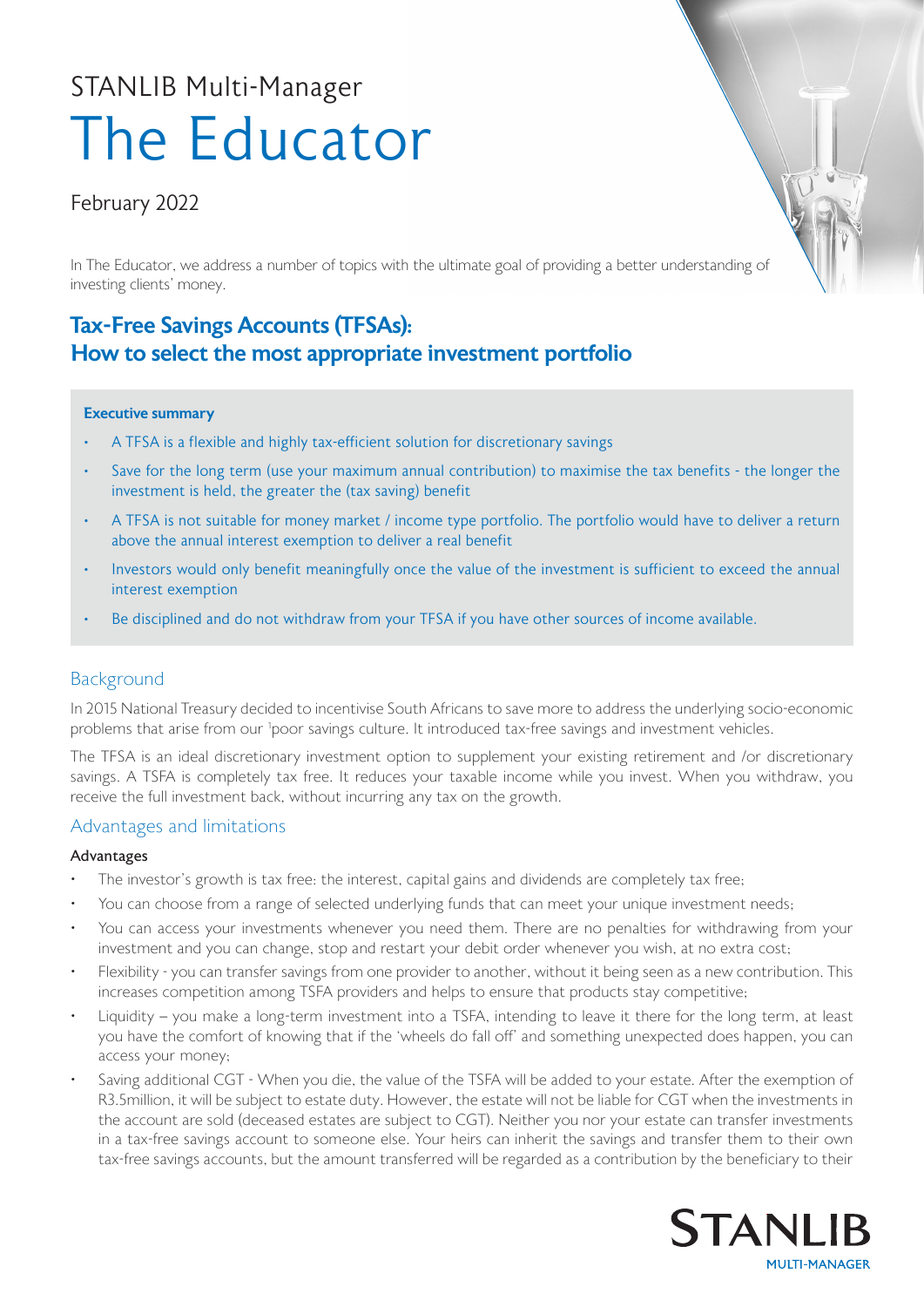accounts and will count towards their annual and lifetime limits;

Saving on executor fees - If a life assurance investment policy is an underlying investment in your tax-free savings account and you nominate a beneficiary, the proceeds from the policy can be distributed to him or her before your estate is wound up. This will save executor's fees.

#### No real disadvantages - only limitations

- The maximum amount you can currently invest is R36 000 a year or R3 000 per month with a lifetime maximum of only R500 000;
- You will incur a penalty of 40% of any amount you invest above the maximum.

# BUT what investment portfolio to consider?

When selecting a TFSA, it's important to ensure it fits within a holistic long-term financial plan.

The (1) first step is to ensure the investor's discretionary investment goal is mapped against the appropriate portfolio - choose the portfolio that is suited to your investment objective.

(2) Secondly, to maximize your after-tax return, you may want to consider a TFSA or what is sometimes referred to as "tax free wrappers", to achieve medium to long-term investment goal(s).

#### TFSAs are NOT intended for short-term savings such as money market/call account investments

If you are not already paying tax on your investments, or are not investing for the long term, the TFSA may not provide significant tax benefits. You would only benefit meaningfully from the tax-free treatment of money in the TFSAs once the value of the investment is sufficient to exceed the annual interest exemption. Consider that the current annual interest exemption for people below age 65 is R23 800 per annum and this is not going to be increased in future. If you are younger than 65 and select only interest-bearing investments earning, say, 7% a year, the investment would have to be worth <sup>2</sup>R340 000 before the interest exemption is exceeded.

The real value of your tax savings on a TFSA needs time to compound. So if you contribute to a TFSA and withdraws that money in two years' time, you will have used up two years of contribution limits, but you've actually gained very little in the way of tax savings.

You should have a 10-year or longer investment horizon when choosing a tax-free savings account. Investors sometimes think because it's an account, it has to be held in the form of bank or fixed deposits. It is important to consider very long- term investments, in other words things like investments in shares or listed property, or balanced unit trusts.

#### The longer you remain invested, the greater the (tax saving) benefit

As with all worthwhile things in life, patience and discipline are vital. The longer you remain invested, the greater the benefit from tax-free growth - so target a term of at least five to ten years or longer. The extent of the tax saving will vary significantly across the universe of portfolios available. It depends on a combination of factors, the primary two being:

- 1. Your marginal tax rate, and
- 2. The type and amount of income and capital gains earned from your selected portfolio.



Time horizon